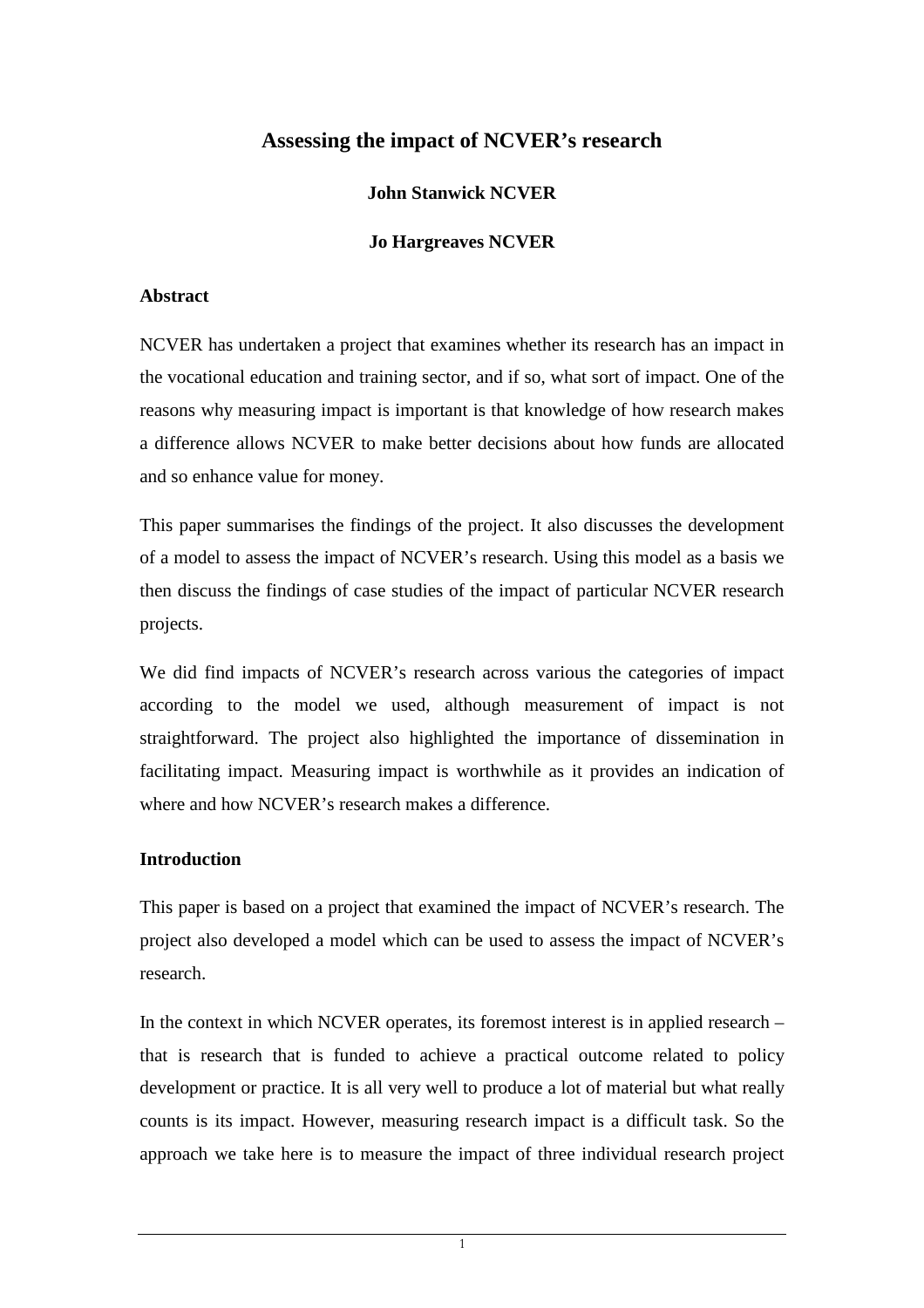and one themed body of research, from which we hope we can get a good feel for the overall impact of NCVER's research.

The following definitions are used for the purposes of this paper:

- $\Diamond$  Research is defined as work done that increases knowledge or applies existing knowledge in new ways.
- $\diamond$  Research impact is defined as the beneficial<sup>1</sup> application of research across various categories.

The paper proceeds as follows. We firstly explain the methodological approach taken. Next, there is a literature review that outlines how we developed the model of research impact as well as some of the issues involved in measuring research impact. Following this we discuss the findings from our case studies. Implications of the research are then discussed.

### **Approach**

The project was undertaken in two main stages. The first was a literature review and the development of a model to measure research impact<sup>2</sup>. The second stage of this project was case studies on the impact of particular NCVER projects. Four case studies were chosen – three individual projects and one suite of projects based around a theme. The case studies, together with their intended impacts, are shown in table 1.

| Name of case study and description Intended impacts                                                                                                                                      |                                                                                                                                                                                                  |
|------------------------------------------------------------------------------------------------------------------------------------------------------------------------------------------|--------------------------------------------------------------------------------------------------------------------------------------------------------------------------------------------------|
| difficulties (2005)                                                                                                                                                                      | Contradicting the stereotype: case Challenging assumptions held by adult<br>studies of success despite literacy literacy practitioners and policy people<br>about the deficit model of literacy. |
| This study investigated the strengths<br>and strategies of individuals (adults)<br>who were successful in life/work<br>despite significant and continuing<br>difficulties with literacy. |                                                                                                                                                                                                  |

 $\overline{a}$ 

<sup>1</sup> While we are mainly interested in beneficial impacts it should be noted that not all impacts will necessarily be beneficial.

<sup>&</sup>lt;sup>2</sup> This was facilitated by a workshop that was attended by a variety of stakeholders in the vocational education and training system.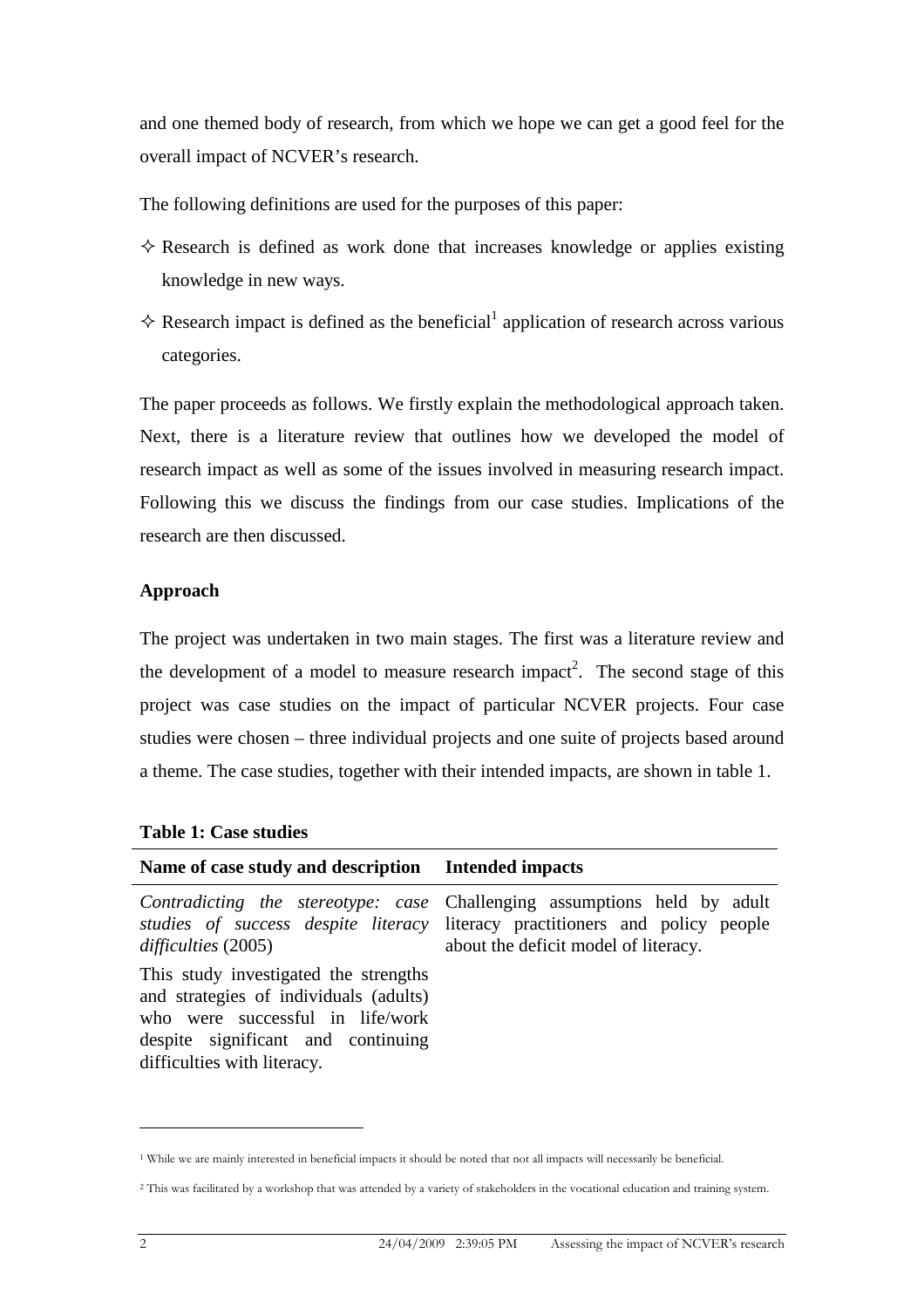| Apprentice and trainee completion<br>rates $(2005)$<br>The purpose of this study was to<br>examine<br>apprentice<br>and<br>trainee<br>completion rates based on data from<br>NCVER's national apprenticeship and<br>traineeship collection.                                                                               | To provide policy people information on<br>apprentice and trainee completion rates to<br>which time there had been a dearth of<br>information in this area. |
|---------------------------------------------------------------------------------------------------------------------------------------------------------------------------------------------------------------------------------------------------------------------------------------------------------------------------|-------------------------------------------------------------------------------------------------------------------------------------------------------------|
| Aspects of training that meet                                                                                                                                                                                                                                                                                             | This project was aimed at providing policy                                                                                                                  |
| Indigenous Australians' aspirations:                                                                                                                                                                                                                                                                                      | and practice people with a comprehensive                                                                                                                    |
| A systematic review of research                                                                                                                                                                                                                                                                                           | list of what constitutes good practice VET                                                                                                                  |
| (2005)                                                                                                                                                                                                                                                                                                                    | for Indigenous people.                                                                                                                                      |
| This systematic review was a central<br>component<br>of<br>the<br>Indigenous<br>Australians in vocational education<br>and training: National research<br>strategy for 2003-2006. The review's<br>purpose was to provide a systematic<br>evaluation of the evidence for good<br>practice in VET for Indigenous<br>people. |                                                                                                                                                             |
| Recognition of Prior Learning suite of                                                                                                                                                                                                                                                                                    | These projects were intended to improve                                                                                                                     |
| projects                                                                                                                                                                                                                                                                                                                  | processes by which RPL can be taken up. It                                                                                                                  |
| Publication dates ranging from 2003-                                                                                                                                                                                                                                                                                      | was aimed at informing both policy and                                                                                                                      |
| 2007                                                                                                                                                                                                                                                                                                                      | practice.                                                                                                                                                   |
| These were a variety of projects<br>examining different<br>aspects<br>of<br>recognition of prior learning within<br>the VET sector.                                                                                                                                                                                       |                                                                                                                                                             |

Literature review and developing the model

There are three issues in particular that require consideration in relation to the development of a model to measure impact. These are:

- $\diamond$  What are we using the research for?
- $\diamond$  What measurement issues do we need to tackle?
- What models of impact are there that may be adapted for use for NCVER's research?

In relation to the first point we need to be aware of the context in which NCVER is operating. NCVER is primarily funded to do and distribute funds for applied research that will be used to inform policy development or practice. This has implications as to what sorts of impact are measured.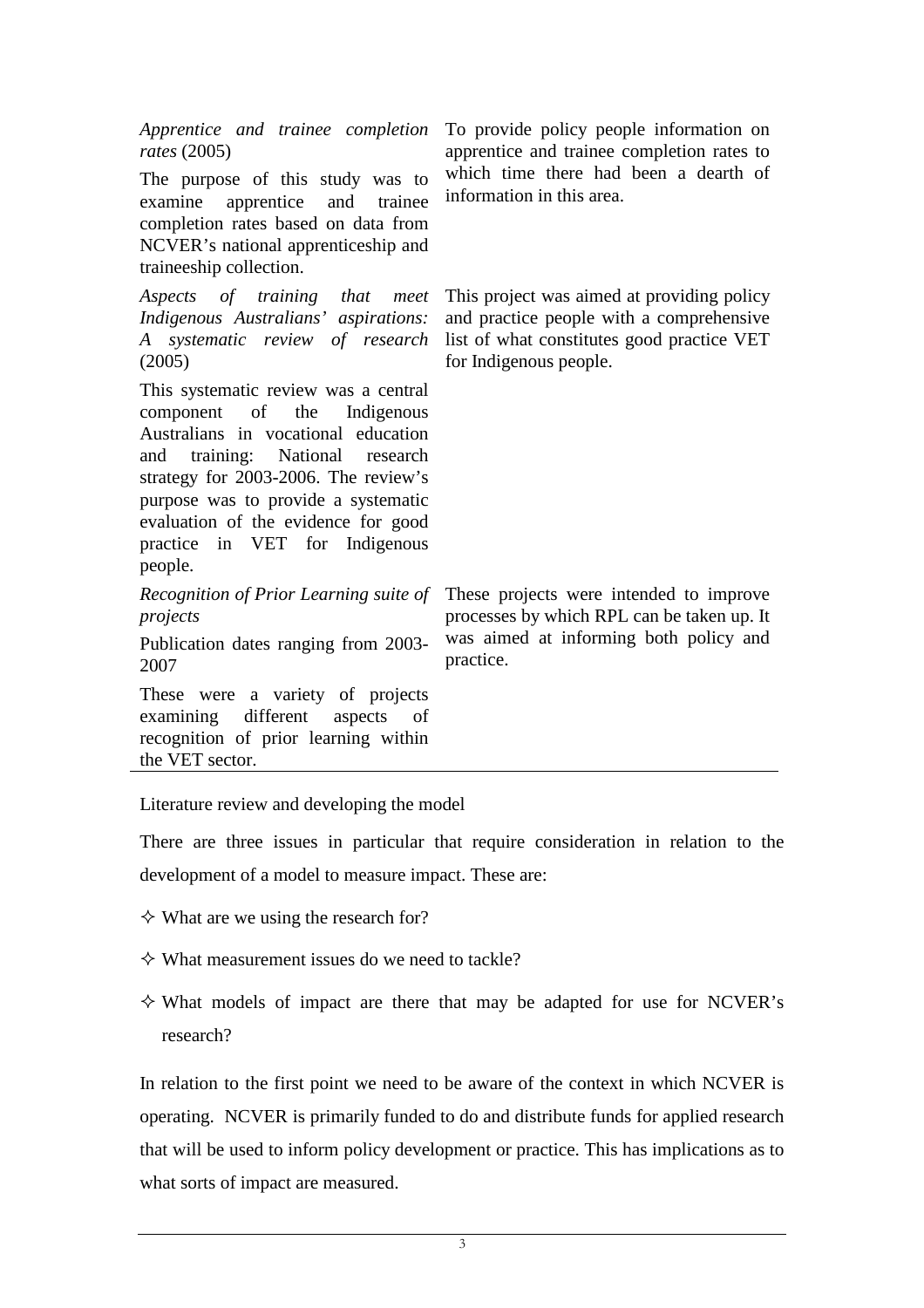Measurement of impacts can be complicated and non-linear (Selby-Smith et al, 1998). One of the key issues is the problem of attribution. How do we know that a particular piece of research has made an impact, say for example, on a policy? Establishing cause and effect is difficult and in addition, the time-lags involved in realising the impact of a piece of research increases the problem of cause and effect. Also related to this is sorting out the effects of one research project from other research in the area. The literature suggests that, given problems in measurement, a combination of quantitative and qualitative indicators is the best approach to try and capture the impacts of research. Furthermore, bodies of research are often more likely to have an impact than a single research project.

Models of research impact assist in thinking through the above issues. There are several of these models described in the literature, including one known as the Payback Framework. The Payback Framework was developed in the 1990s as a way of assessing the impact of health research (Buxton & Hanney, 1996). The model has two aspects. The first is a five dimensional categorisation of the benefits ranging from knowledge production through to broader economic benefits. The second is a 'logic model' of how to best assess the impacts and is essentially a flow diagram of the research process showing where impacts occur.

This model was seen to be relevant to assessing the impact of NCVER's research because it has application to the social sciences, the model covers several domains of impact including impact on policy and practice, and the model has been used quite extensively and has been adapted to different discipline areas within the social sciences.

As a result of the workshop that was undertaken as part of this project, a model of research impact was developed based on the Payback Framework and adapted to the VET sector. The model has two aspects. Firstly there is a flowchart of the research process (figure 1) and secondly there is a multi-dimensional categorisation of impacts (table 2).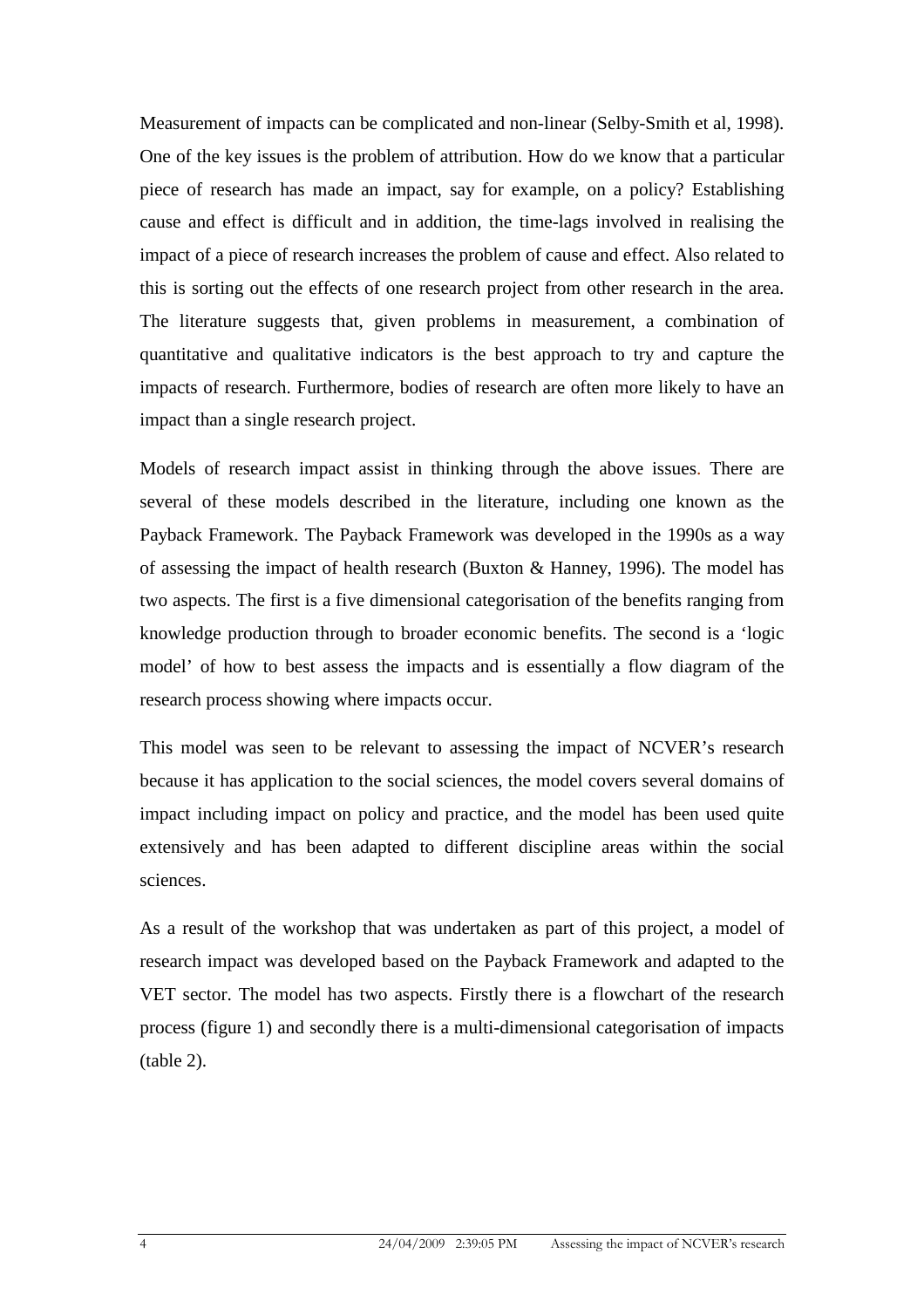**Figure 1: Model of impact for NCVER research** 



5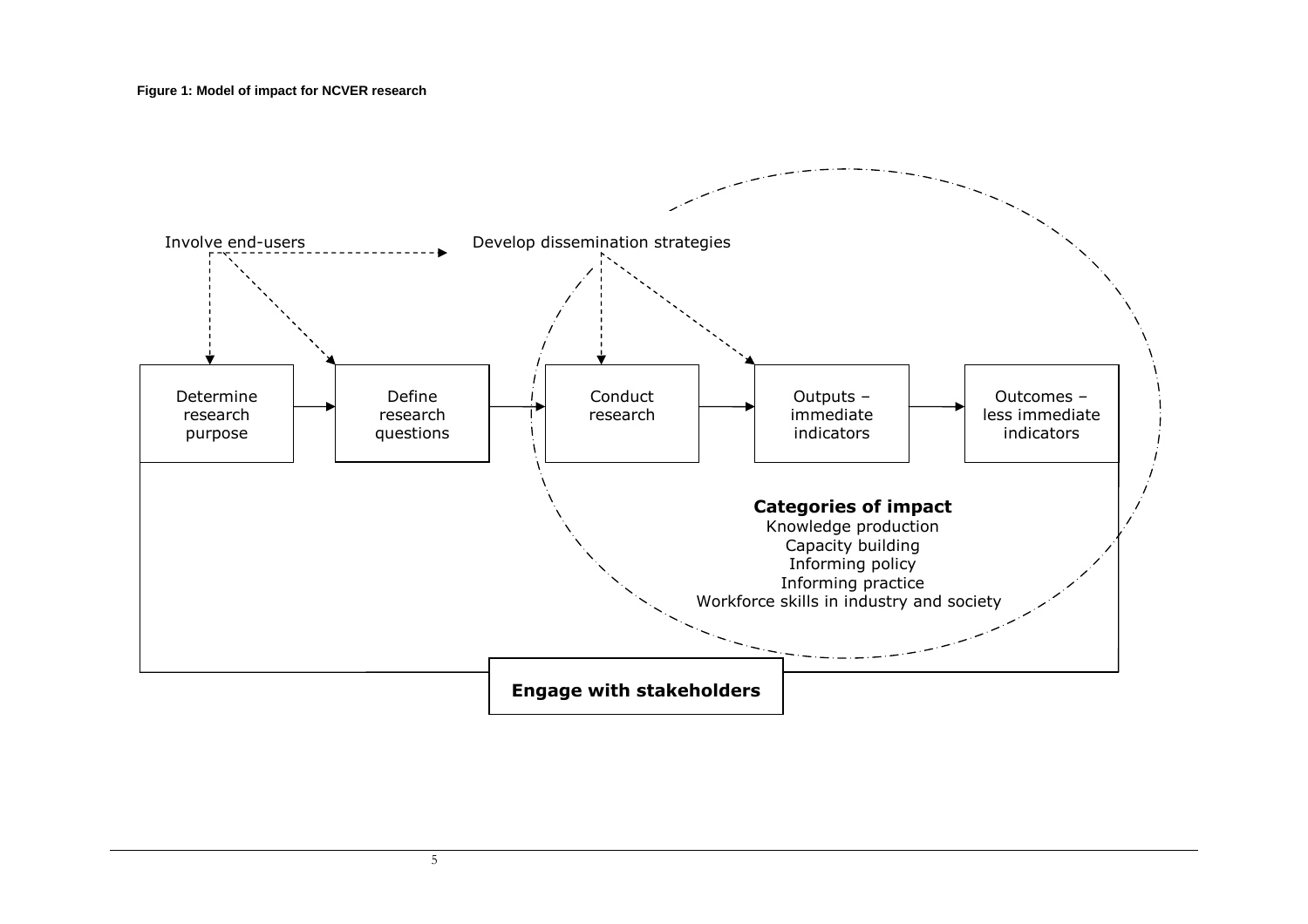We see from figure one that the main elements of the flowchart are that:

- $\Diamond$  At the beginning of the research cycle a research purpose is established and from this the research questions are defined, possibly with some input from end-users;
- $\Diamond$  A dissemination strategy on how to best translate the findings of the research to end users is developed early in the research cycle;
- $\Diamond$  The conduct of the research is not an isolated activity, but rather a stage where the research can have impact, for example by the way of work in progress seminars or consultations with end users. In this stage dissemination strategies may be refined;
- $\Diamond$  There are various categories of impact that will occur post the main research activity; and
- $\Diamond$  Stakeholder engagement can occur throughout the research cycle.

| <b>Categories</b>                                                                                                                                                                                                   | <b>Examples of indicators</b>                                                                | <b>Examples of information</b><br>sources                                             |  |
|---------------------------------------------------------------------------------------------------------------------------------------------------------------------------------------------------------------------|----------------------------------------------------------------------------------------------|---------------------------------------------------------------------------------------|--|
| Knowledge production $-$<br>dissemination,<br>Includes<br>contribution<br>the<br>to<br>literature and informing<br>future research                                                                                  | Publications, presentations<br>and media references<br>Citations<br>other<br>in<br>documents | Bibliometric analysis                                                                 |  |
| building<br>Capacity<br>$\qquad \qquad -$<br>Includes<br>supporting<br>researchers to do fit for<br>purpose research,<br>improving<br>skills<br>of<br>stakeholders<br>and<br>developing early career<br>researchers | Formation of networks and<br>ongoing networks<br>Engagement<br>of<br>new<br>researchers      | Records of collaborations<br>by researchers<br>Research reports by new<br>researchers |  |
| Contribution to policy $-$<br>Research is used to guide<br>decisions or actions                                                                                                                                     | Submissions<br>to<br>parliamentary enquiries<br>Informing new policies                       | Case studies of instances<br>where informing policy<br>has occurred                   |  |
| Contribution to practice $-$<br>Includes<br>informing<br>the<br>behaviour, actions<br>and<br>knowledge of how things<br>are done                                                                                    | Good practice guides<br>Adoption of new practices<br>or changes in practice                  | Case studies of instances<br>where informing policy<br>has occurred                   |  |

# **Table 2: Categories of impact and example indicators**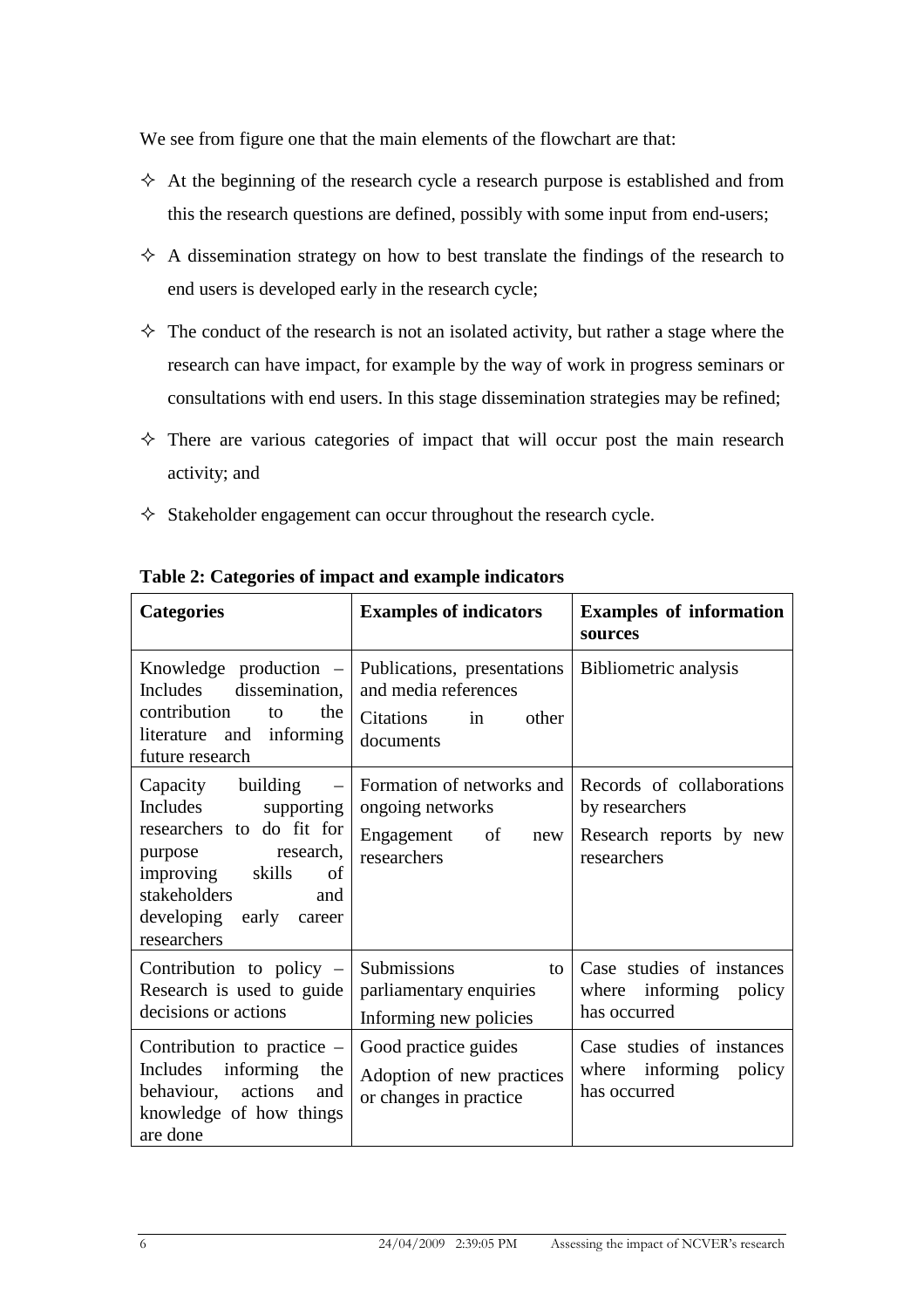For each of the categories of impact the table gives examples of indicators of impacts and sources of information<sup>3</sup>. It needs to be noted that the table describes possible indicators. This does not mean that they will all apply to our case studies. Nor are they an exhaustive list – there may be less generic indicators that are specific to one piece of research, or to one field of study.

There also needs to be an awareness of the difficulties in developing a suite of indicators for some categories of impact. While measuring citations can be a relatively straightforward exercise, networks for example are a far more amorphous concept making it difficult to adequately measure their impact.

As was mentioned previously, this also has implications for what should be assessed. In particular, we need to be aware that some of the impacts such as informing policy and informing practice are more likely to be influenced by a body of research rather than one research report (although there can be exceptions to this).

It should be noted that, given the wide range of NCVER's stakeholders, it follows that fairly broad definitions are applied across the categories of impact, indicators and sources of information. For example, bibliometric analysis involving citation indexes and web searches will not apply a strict metrics or ranking criteria that is more suited to the hard sciences.

#### Findings and discussion

There were a relatively small number of people interviewed for this project. Generally for each case study the principal researcher and three or four end users were interviewed.

#### Examples of case study findings

This section highlights some of the findings from the case studies but for the sake of brevity is not an exhaustive list.

#### *Knowledge production*

 $\overline{a}$ 

The most common forms of outputs from the research that contributed to knowledge production were formal reports and presentations. In the longer term citation analysis

<sup>3</sup> Note that this table is a cut down version of that which was developed for the project.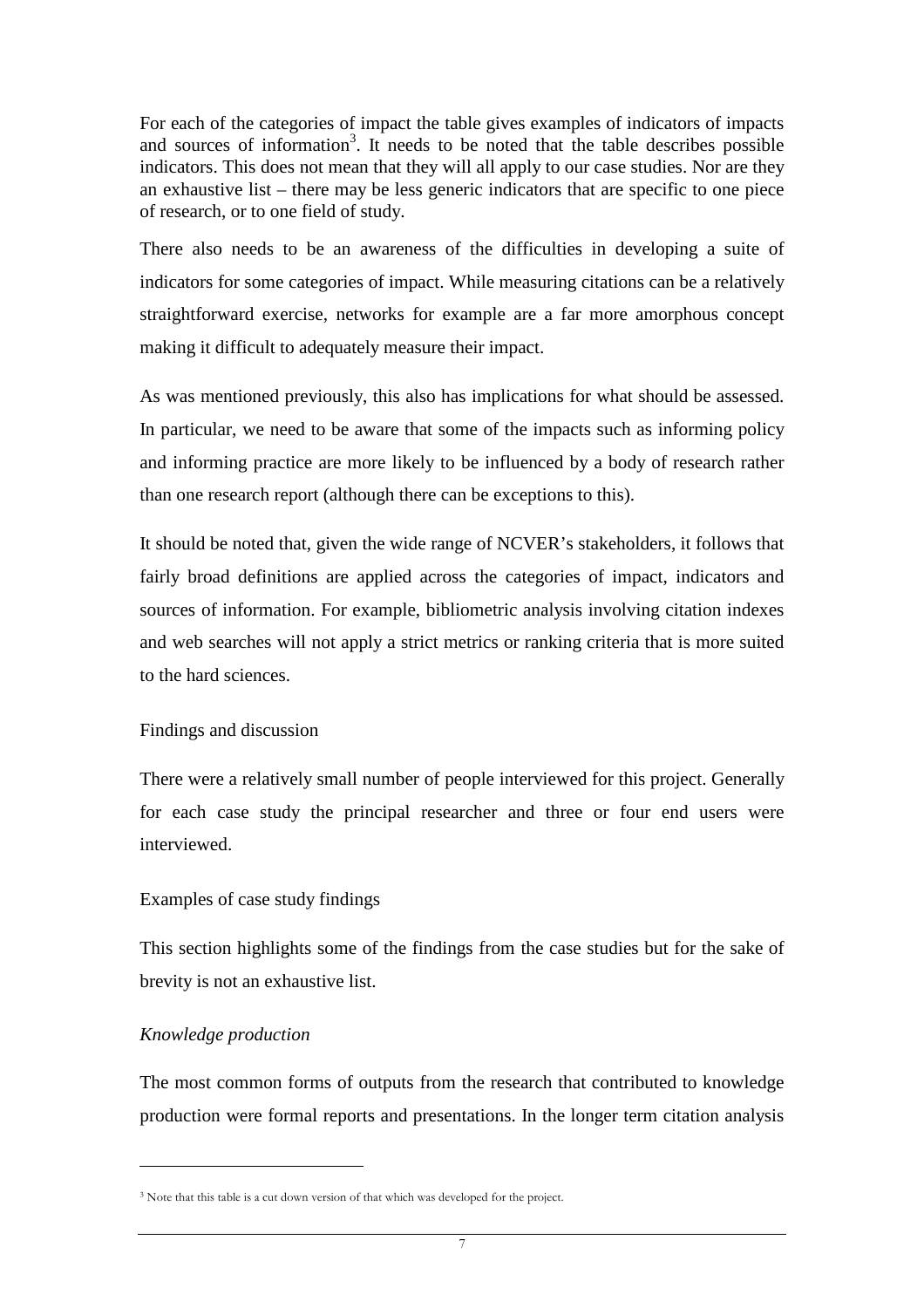is a useful source of information on research use. Table 3 summarises citations in five categories. This broader interpretation of citations is used as we are analysing the impact of applied research that is used by policy people *and* practitioners. Additionally, in the last row of the table we have included media citations gathered from NCVER's records.

| <b>Cited where</b>        | <b>Contradicting Apprentice</b><br>the stereotype | and trainee<br>completion<br>rates | <b>Indigenous</b><br>systematic<br>review | <b>RPL</b><br>theme<br>projects |
|---------------------------|---------------------------------------------------|------------------------------------|-------------------------------------------|---------------------------------|
| Journal articles          |                                                   | 3                                  |                                           | 4                               |
| Reports                   | 5                                                 | 13                                 | 9                                         | 46                              |
| Conference paper          |                                                   | 9                                  | 4                                         | 14                              |
| Parliamentary<br>database |                                                   | 3                                  |                                           |                                 |
| Other*                    | 3                                                 | $\overline{2}$                     | 5                                         | 20                              |
| <b>Total</b>              | 8                                                 | 30                                 | 19                                        | 84                              |
| Media citations           | 8                                                 | $\overline{4}$                     | 9                                         | 9                               |

**Table 3: Summary of citations across the case studies** 

\* Other includes citations in a variety of documents such as at-a-glance type documents, research degree theses, edited volumes and resource materials

While the *recognition of prior learning* theme case study had the greatest numbers of citations, as expected, the single report with the greatest number of citations was the case study on *apprentice and trainee completion rates*. The citations were also across a broad range of sources. It is interesting to note that there were few citations in journal articles across the case studies reflecting the policy and practice impact intent of NCVER's research.

# *Capacity building*

Many of the capacity building impacts were clearly not planned; however there was evidence in the case studies that research had impacts such as further work, further development of capabilities, and the development of networks. As a specific example, the *Contradicting the stereotype* project led to capacity building impacts such as further development of multi-media capability which led in part to winning further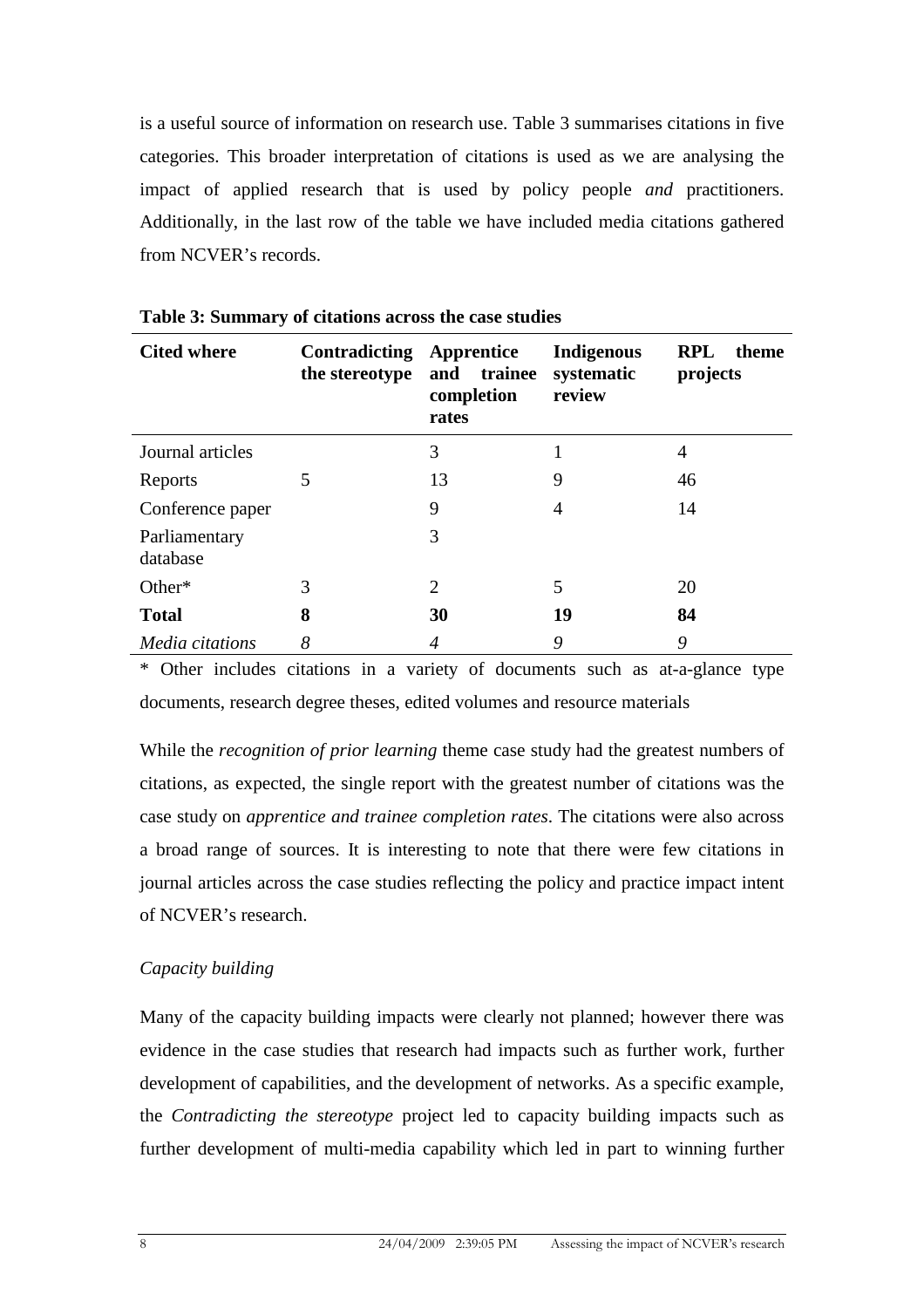tenders, the development of new networks and further research work through NCVER's managed research program.

#### *Contribution to policy*

Impacts in terms of informing policy were uncovered for most of the case studies. For example the seven success factors<sup>4</sup> derived from the *Indigenous systematic review* has been used as a touchstone for policy development in work on Indigenous engagement. The *apprentice and trainee completion rates* research was also used in influencing the way government has developed purchasing contracts for Australian Apprenticeship Centres. Another example from the r*ecognition of prior learning* theme case study is that it helped inform a major government initiative on recognition of prior learning.

#### *Contribution to practice*

While some practice impacts were identified, fewer examples of these were uncovered. This is partly due to these impacts being difficult to uncover in a small scale study but also relates to the intent of the research projects. For instance, the case study on *apprentice an trainee completion rates* was aimed at policy people so one would not reasonably expect there to be impacts of a practical nature. Nevertheless, some practice impacts were uncovered, particularly for *Indigenous systematic review*  case and the *recognition of prior learning* theme case.

#### *Importance of dissemination types*

 $\overline{a}$ 

As part of the interviews respondents were asked to rate how important particular forms of dissemination were to impact on a five point scale ranging from  $1=$  of no importance to  $5 =$  of great importance.

<sup>4</sup> These seven success factors relate to factors that lead to positive outcomes for Indigenous Australians due to vocational education and training.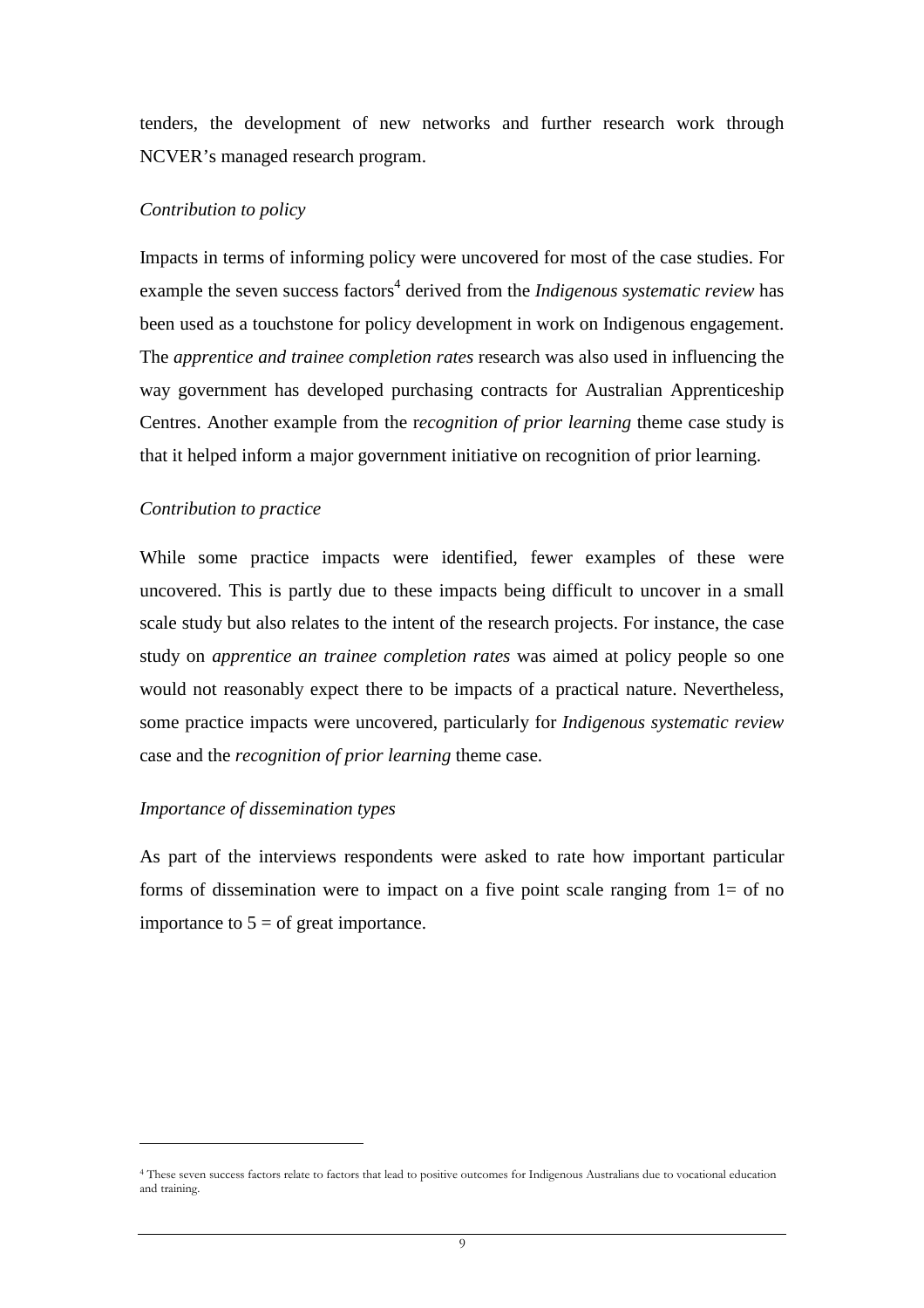| <b>Type of dissemination</b>       | <b>Score</b> |
|------------------------------------|--------------|
| Project reports and working papers | 4.4          |
| Seminars and conferences           | 4.5          |
| Briefing papers                    | 3.7          |
| Media Coverage                     | 2.7          |
| Academic publications              | 2.6          |
| Discussions with policy makers     | 4.6          |

**Table 4: Importance to impact of various types of dissemination** 

As can be seen from the table, three types of dissemination were rated above four seminars and conference papers, discussions with policy makers and project reports and working papers. It is interesting to note that forms of dissemination that involve face to face contact are rated very highly.

Conversely academic publications and media coverage were not rated as highly as forms of dissemination. Of course these results need to be thought of in the context of the types of respondents to the interviews as well as the types of impact we were exploring. That is to say that we are looking at impact on policy and practice and in this context academic publications may not be as useful.

Main influences on impact

Some of the main influences on impact that came out through the case studies were:

- $\Diamond$  Personal contact and networks –These were highly valued as a way of facilitating impact as was engagement with the researchers.
- $\diamond$  Short products In terms of dissemination it became clear that short, succinct products and key messages are important and (it would appear) are the most highly valued products arising from the research in terms of initial engagement.
- $\Diamond$  Tailoring the product to the audience A clear message from the case studies was that there is a need to know who the audience is and to tailor the research product(s) to meet the needs of the audience.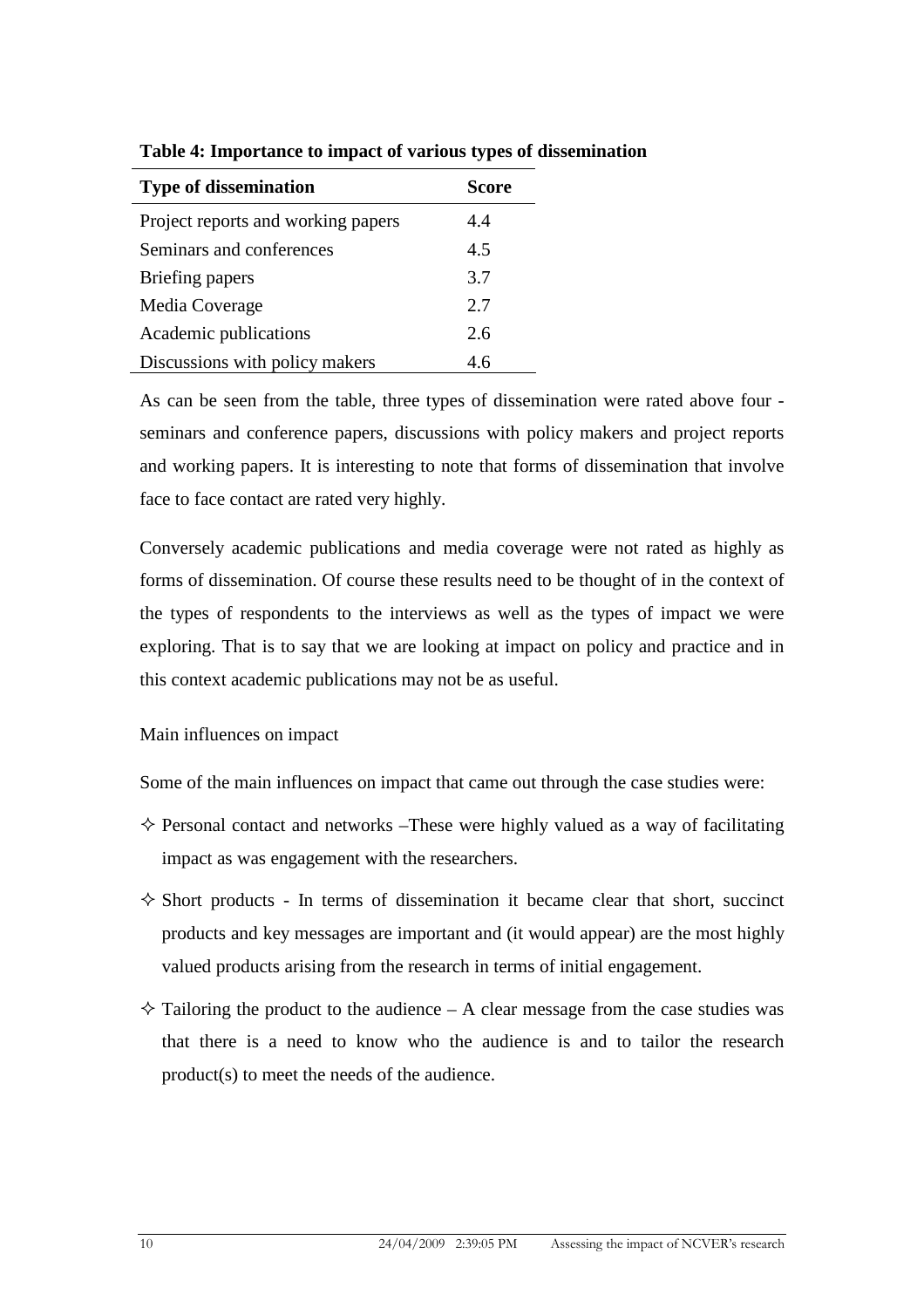# **Implications**

The findings of the cased studies, together with the workshop and literature review raised several issues regarding impact. Some of the implications that can be drawn from these are summarised below.

# *Bibliometric analyses*

One type of impact that can be captured fairly robustly is citations. For NCVER, an analysis of citations provides an indicator of the use of NCVER's research. To be of use the analysis needs to be broader than just capturing academic citations<sup>5</sup>. This is due to the practical nature of NCVER's research so citations by policy people, practitioners and others are worth capturing.

One option to analyse citations is to use a tool such as *Publish or Perish<sup>6</sup>* . This is a free downloadable software program that extracts *Google Scholar* references, analyses them and provides various metrics to the citations. The advantage for NCVER is that unlike academic databases it extracts citations from sources other than journals, such as government reports.

# *Recording of impact information*

A useful practice that was discussed at the workshop is for researchers to record stakeholder contact information during the conduct of a project. There is currently no onus for researchers to give NCVER feedback on impact. Recording of information could be done quite simply and would assist in the assessment of impact, given that researchers are in a good position to provide first hand advice on its use and influence.

# *Dissemination*

 $\overline{a}$ 

The case studies confirmed NCVER's approach to dissemination in terms of producing many shorter succinct products, in particular the at-a-glances. These can be very useful as a 'capstone' product to summarise the salient issues arising from a programme of research or research theme.

<sup>5</sup> Note however that we didn't see the value in using metrics for our purposes.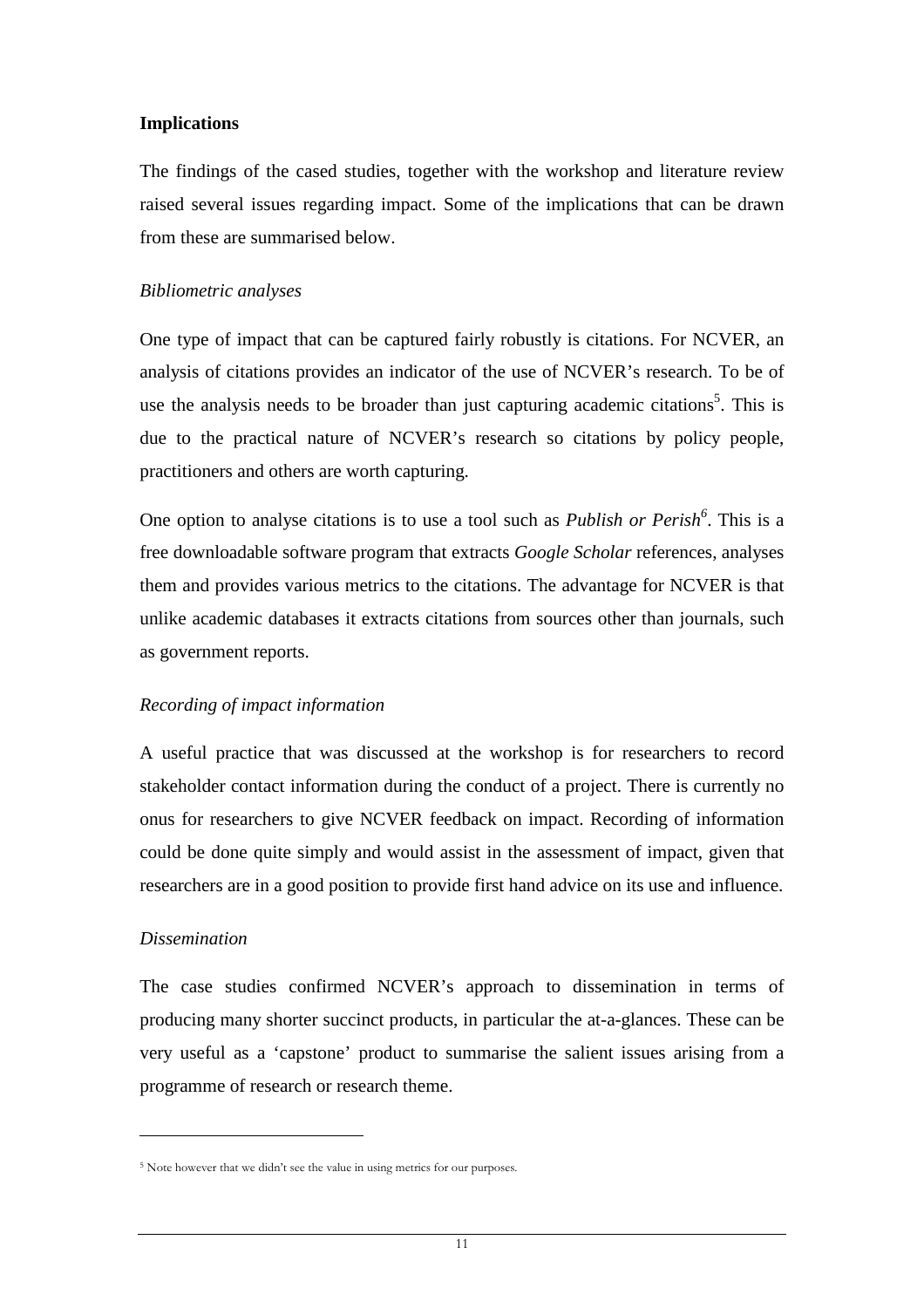The use of new technology such as podcasts was also mentioned. These can also be relatively short products that provide some human interface with the research. NCVER has started using podcasts as part of its dissemination strategy. The other type of dissemination that was considered particularly effective was that which involved personal contact with the researchers. In particular this includes presentations at seminars and forums. This is another aspect of dissemination that NCVER has embraced over some time.

#### *Knowledge translation*

There is a significant role for knowledge translation in facilitating research impact that is interpreting the research in terms of what it means to the various audiences that may be interested in the research.

Options for enhancing knowledge translation as part of NCVER's research are building it in as part of the research project i.e. as a stage of the research process. This would include allocating budget, time and people resources to it. However it needs to be recognised that not all researchers are skilled at translating the research to different contexts. So another option may be to have other people, skilled at translation, to call on to translate the research to different audiences.

Active efforts in research translation can also assist in overcoming, at least in part, lack of interest or apathy by potential end users or beneficiaries of the research. Often, people either actively look for and engage in the research because of a specific need, or they stumble across it as it hits their desk via an email or newsletter link – this is often filed away for future use. We need also to be aware that from a policy perspective there are other influences that effect decision making such as politics, budgetary and resource constraints, lobby groups and just plain expediency.

#### *Involvement of end users*

Engagement of end users in the research process was seen as a way of facilitating research impact. We need to be cognisant though that the independence and integrity of the research needs to be maintained. It is nevertheless important to involve the end-

 $\overline{a}$ 

<sup>6</sup> See www.harzing.com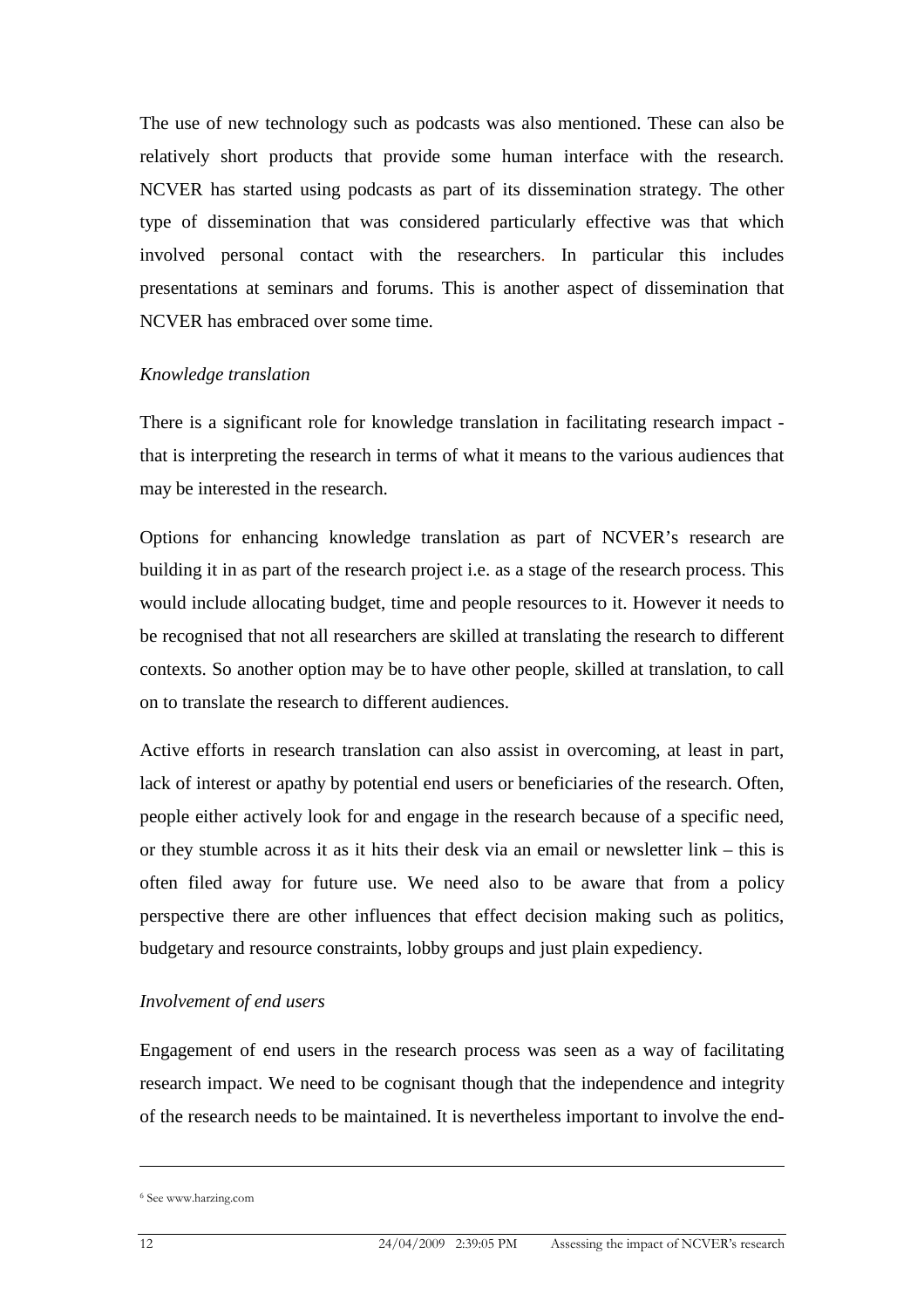users in the research at some level. One useful approach may be to have work in progress papers to potential end-users of the project. At the conclusion of a project feedback could be sought from end-users by providing them with a 'light-touch questionnaire' to fill in.

# *Programs of research*

Much of the literature on research impact says that a body of research (around a program or theme) is more likely to have an impact. We saw for instance that the *recognition of prior learning* theme case study had strong impact as a body of research. This has implications for research planning in terms of whether research should be programmed around themes that are of high interest and relevance. NCVER currently does establish a cycle of research priorities based on stakeholder consultations. There are however always instances where a single report on a particular topical issue will hit the mark.

# **Conclusions**

The purpose of the project was to measure the impact of NCVER's research. One of the clear findings of this study is that we did uncover significant impacts and the project provided evidence that it is possible to assess both individual projects and a suite of projects across a range of indicators. Nevertheless, measuring impact is not straightforward and many of the potential impacts proved difficult to pin down. The project also highlighted the importance of dissemination of research and that it is worth spending considerable effort on this.

There is renewed interest in the worth of assessing the impact of research, although we need to be aware about what can be reasonably assessed. For NCVER, it will provide valuable information about where and how our research is being used, and guide us on where to best put resources.

# **Acknowledgements**

NCVER is grateful for the support and advice provided by Linda Butler, a visiting fellow with the Research Evaluation and Policy Project at the Australian National